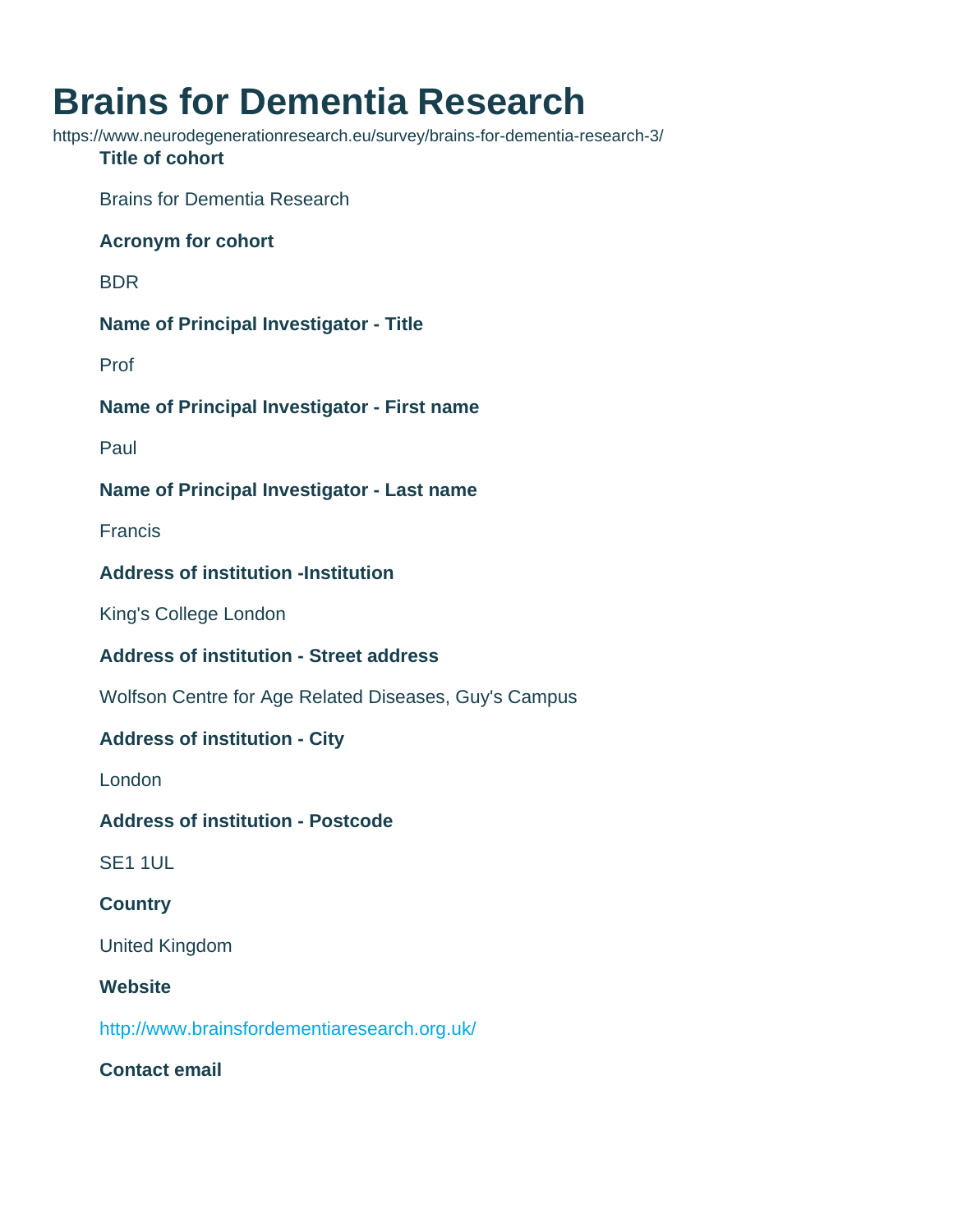# [\[email protected\]](/cdn-cgi/l/email-protection#39195b5d4b17565f5f505a5c79525a5517585a174c52)

Funding source

Alzheimer's Research UK and Alzheimer's Society in association with Medical Research Council

Q1a. Please indicate below if your cohort includes or expects to include, incidence of the following conditions?

Alzheimer's disease and other dementias

Q1b. When are studies on the above condition(s) expected to become possible?

Already possible

Q2a. In a single sentence what is the stated aim of the cohort?

To supply brain tissue and associated cognitive data for research to the neuroscience community, exercising responsible stewardship for the brain tissue and maximizing the potential benefit of this precious resource.

Q2b. What distinguishes this cohort from other population cohorts?

This cohort contains a high proportion of registered brain donors without dementia. Participants undergo regular cognitive testing and blood samples are also collected from some of the cohort.

Q3a. i) Number of publications that involve use of your cohort to date

161

Q3a.ii) Please give up to three examples of studies to date (Principal Investigator, Institution, Title of Study)

A Olmos-Alonso, University of Southampton, Pharmacological targeting of CSF1R inhibits microglial proliferation and prevents the progression of Alzheimer's-like pathology| Rita Guerreiro, UCL, Genome-wide analysis |of genetic correlation in dementia with Lewy bodies, Parkinson's and Alzheimer's diseases |Katie Lunnon, University of Exeter, Methylomic profiling implicated cortical deregulation of ANK1 in Alzheimer's disease.

Q3b. If data on research outputs are already available please paste the publication list/other data or provide a link to where these data are publicly available Q3c. If no research has been done as yet, please explain in a few sentences what information (i.e. research findings) you expect will be gained from the population Q4a. Study criteria: what is the age range of participants at recruitment? Age in years From:

65

Q4a. Study criteria: what is the age range of participants at recruitment? To: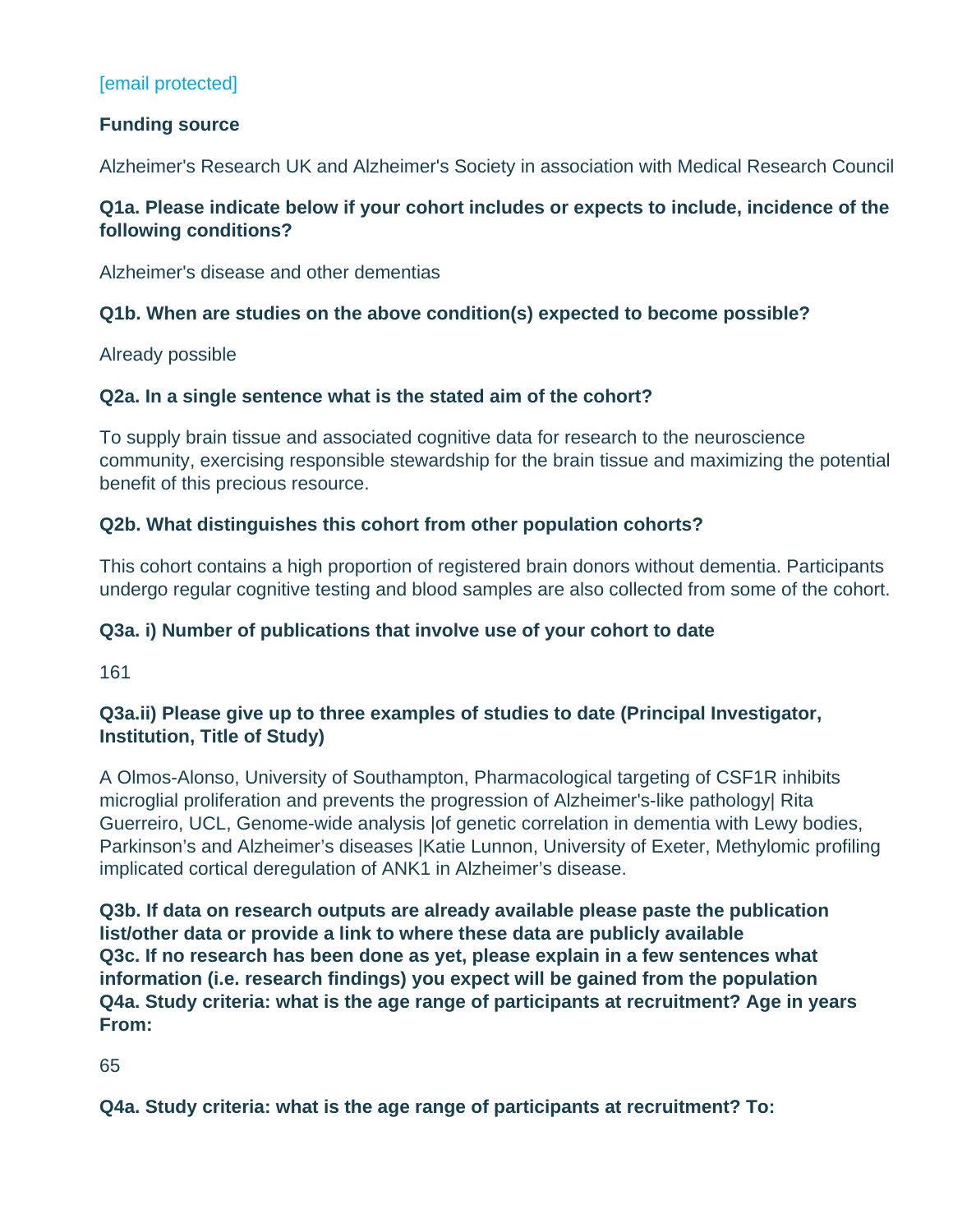until death

## **Q4b. Study criteria: what are the inclusion criteria?**

Prospective donors must be over the age of 65

## **Q4c. Study criteria: what are the exclusion criteria?**

Additional pathology (e.g. Brain tumour, major stroke) affecting suitability of brain tissue.

# **Q5. What is the size of the cohort (i.e. how many participants have enrolled)?**

1,000-5,000 participants

#### **Q6a. Please describe what measures are used to characterise participants**

PAST HISTORY FROM CAMDEX, CLINICAL DEMENTIA RATING WORKSHEET (Study partner), BRISTOL ACTIVITIES OF DAILY LIVING SCALE (BADLS), NEUROPSYCHIATRIC INVENTORY, GLOBAL DEPRESSION SCALE (CORNELL SCALE FOR DEPRESSION IN DEMENTIA, GERIATRIC DEPRESSION SCALE), MINI MENTAL STATE EXAMINATION, TICS-M, MONTREAL COGNITIVE ASSESSMENT, MoCA-Blind, CLINICAL DEMENTIA RATING WORKSHEET (Participant), HEARING AND EYESIGHT IMPAIRMENT, OTHER PHYSICAL PARAMETERS (BLOOD PRESSURE, WAIST/HIP RATIO, GLOBAL DETERIORATION SCALE, HACHINSKI ISCHAEMIC SCORING SYSTEM, LIFESTYLE (DIET & EXERCISE)

# **Q6b. Are there additional measures for participants with a clinical disorder? Q6c. Are there defined primary and secondary endpoints (e.g. defined health parameters)?**

No

**If yes please specify Q7. What is the study design (select all that apply)?**

Prospective cohort|Longitudinal

**Q8. Are your cases matched by Q9a. Does your study include a specialised subset of control participants?**

No

**Q9b. If your study includes a specialised subset of control participants please describe Q10a. i) Please enter the data collection start date**

05/01/2008

**Q10a. ii) Please enter the data collection end date**

#### 04/01/2018

**Q10a. iii) Is data collection for this study**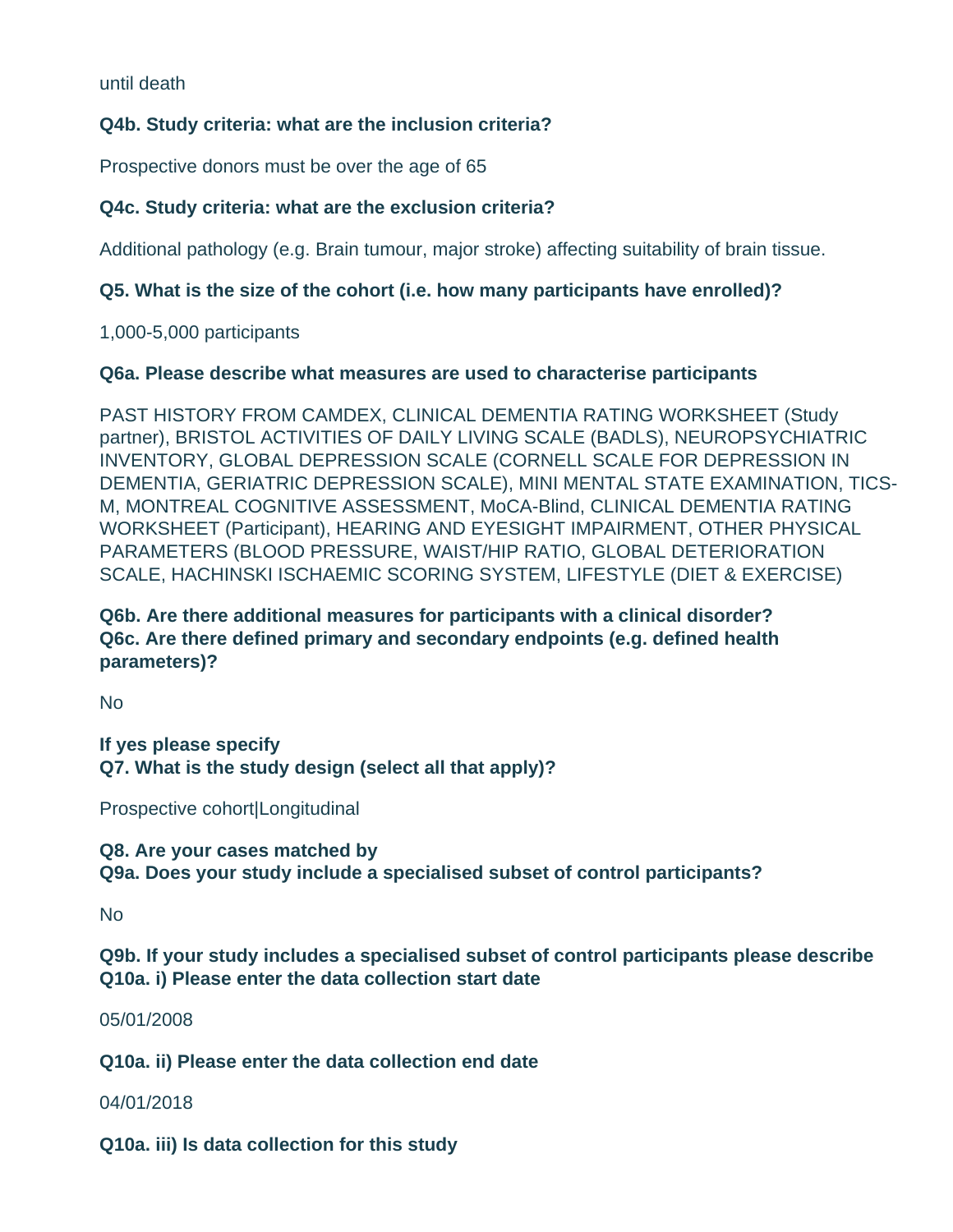Data collection ongoing| Data analysis ongoing| Closed to new patients

# **Q10b. If data collection is ongoing, are there plans to continue the cohort study beyond the current projected end date?**

Yes - intend to apply for funding

## **Q11. Is data collected**

Only through the study

#### **Other please specify here Q12. Is there a system in place to enable re-contact with patients to ask about participation in future studies?**

Yes (participants given permission to be re-contacted via PIs)

**Q13a. Please give information on the format and availability of data stored in a database (1)**

Data summarised in database

**% available**

**Q13a. Please give information on the format and availability of data stored in a database (2)**

No

# **% available**

**Q13a. Please give information on the format and availability of data stored in a database (3)**

No

# **% available**

**Q13a. Please give information on the format and availability of data stored in a database (4)**

No

**% available Other (please specify) % available Q13b. Please give information on the format and availability of data held as individual records (1)**

Data is held as individual records

**% available**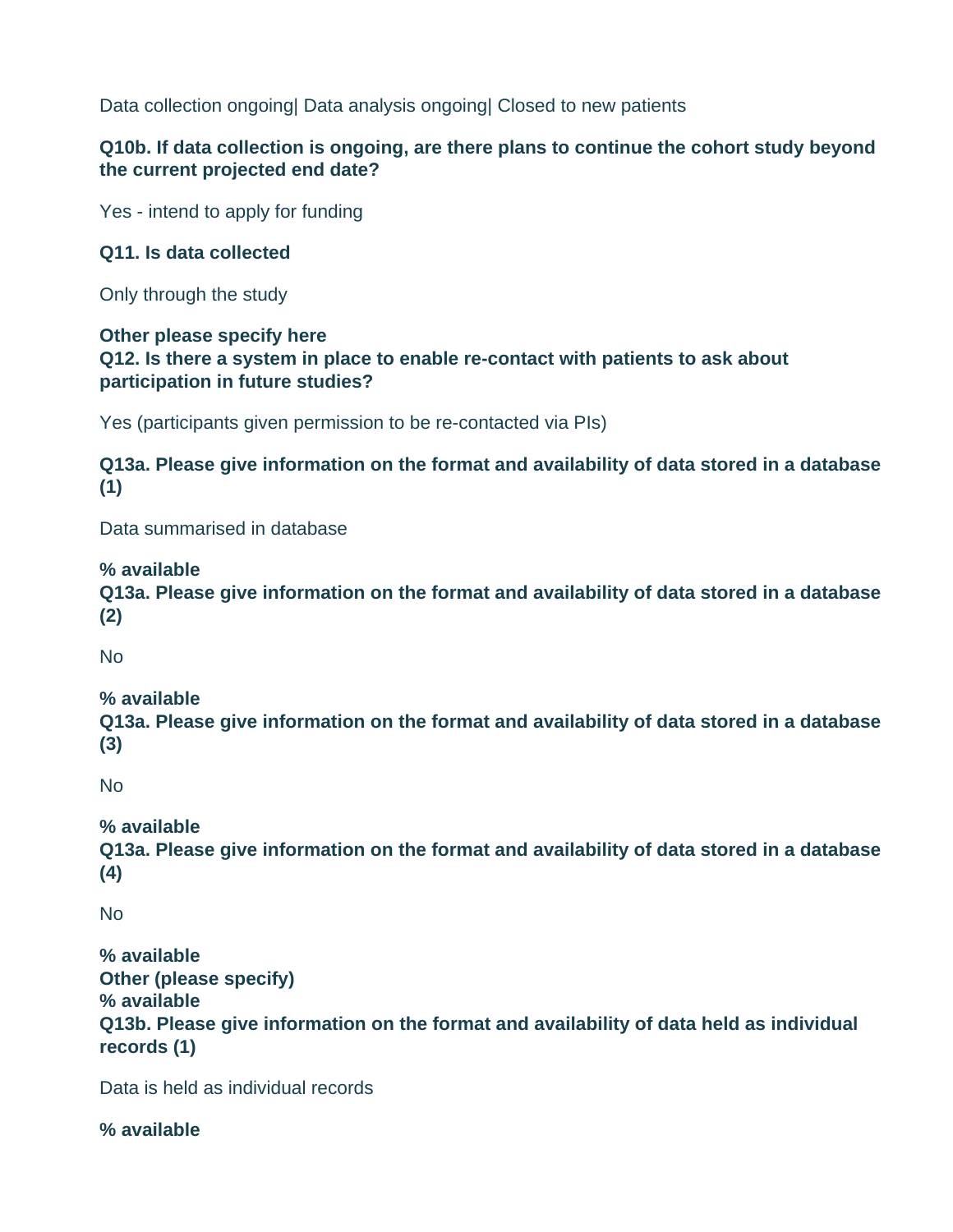**Q13b. Please give information on the format and availability of data held as individual records (2)**

No

# **% available**

**Q13b. Please give information on the format and availability of data held as individual records (3)**

No

**% available Q13b. Please give information on the format and availability of data held as individual records (4)**

No

**% available Please specify language used**

English

**Q14a. Is data available to other groups?**

Yes

## **Q14b. If data is available to other groups what is the access policy/mechanisms for access?**

Apply to PI or co-ordinator at resource| Access independent of collaboration with PI| Access committee mechanism| Local/regional access| National access| International access| Access to industry| Access for pilot studies permitted| Resource has own ethics approval so usually no need for separate external ethics approval

# **Q15. What data sharing policy is specified as a condition of use?**

No requirement to make data publicly available

# **Q16a. Are tissues/samples/DNA available to other groups?**

Yes

# **Q16b i) If yes, please describe below:**

Living donors: blood| Living donors: blood derivatives| Living donors: DNA| Post-mortem donors: brain| Post-mortem donors: spinal cord

# **Q16b. ii) In what form are tissues/samples/DNA supplied?**